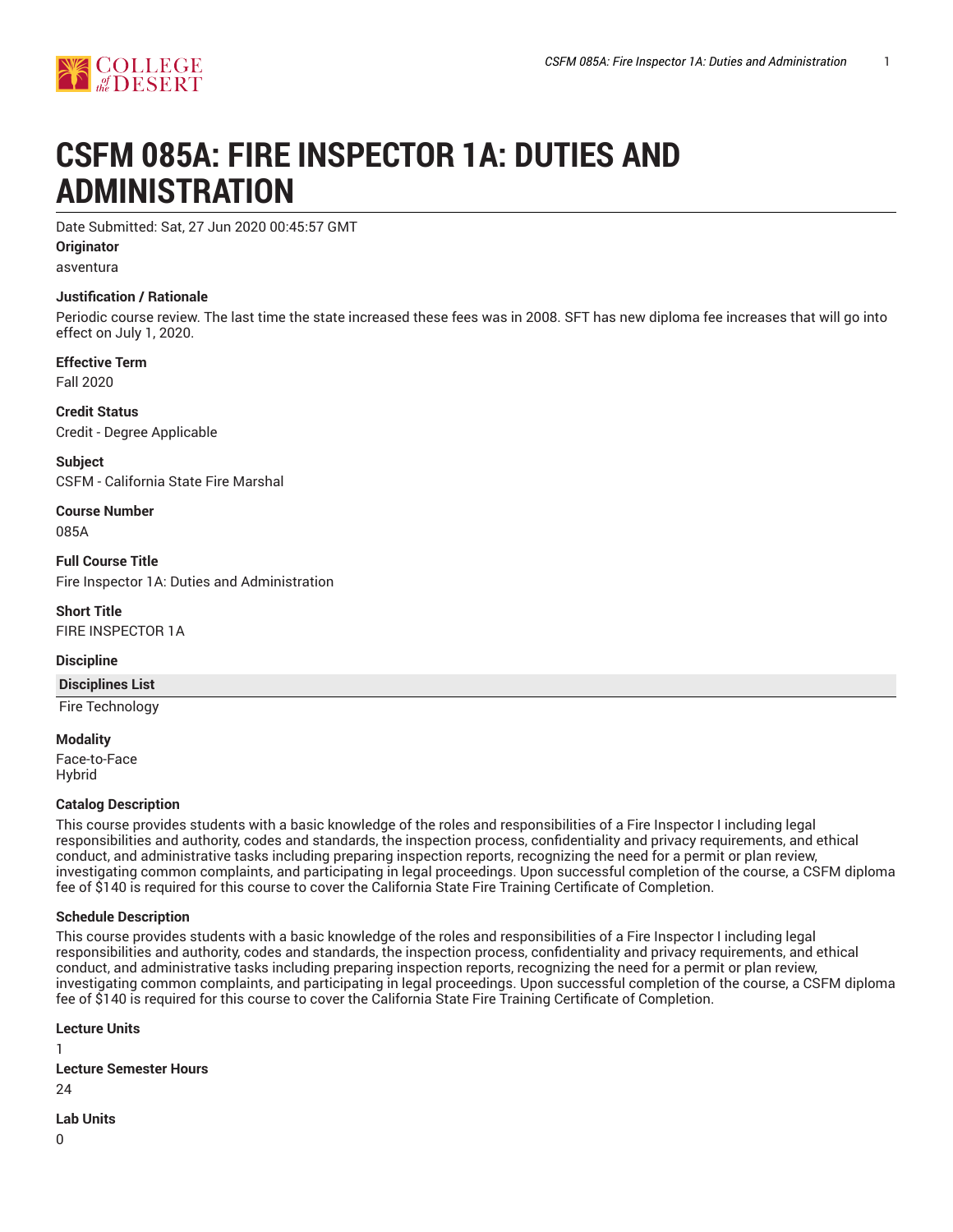

**In-class Hours**

24

**Out-of-class Hours** 30

**Total Course Units**

1 **Total Semester Hours** 54

# **Override Description**

In order for the class to meet the requirements of the California State Fire Marshal, the class must meet for 24 hours, so there are six additional in class hours and six less out of class hours than a standard one unit lecture class.

# **Required Text and Other Instructional Materials**

**Resource Type** Book

**Author**

None

**Title**

2013 California Fire Code (with Title 19 excerpts)

**City** Sacramento

**Publisher**

California Building Standards Commission

**Year**

2013

**College Level**

Yes

**Flesch-Kincaid Level**

12

**ISBN #** 9781609834609

**Resource Type**

Book

**Author**

None

**Title** Fire Inspector: Principles and Practice

**Edition**

First

**Publisher** Jones Bartlett and IAFC

**Year**

2016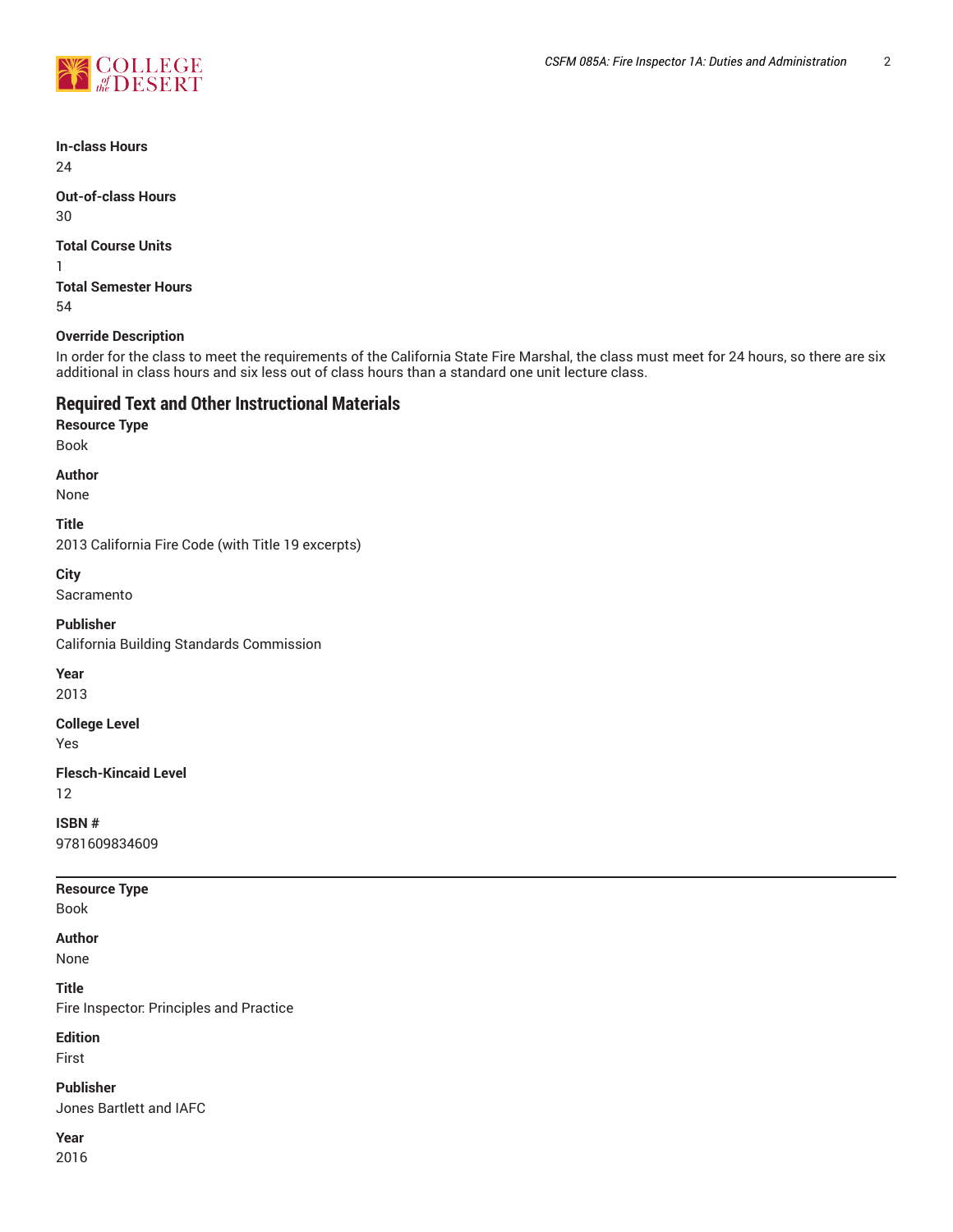

## **College Level**

Yes

**Flesch-Kincaid Level** 12

## **ISBN #**

9781284137743

## **Class Size Maximum**

30

## **Course Content**

- 1. Introduction
	- a. Orientation and Adminstration
	- b. Fire Marshal Certification Process
- 2. Roles and Responsibilities
- a. Definition of Duties
	- b. Identifying Legal Responsibilities and Authority
	- c. Indentifying Codes and Standards
	- d. The Inspection Process
	- e. Confidentiality and Privacy Requirements
	- f. Ethical Conduct
- 3. Administration
	- a. Preparing Inspection Reports
	- b. Recognizing the Need for a Permit
	- c. Recognizing the Need for Plan Review
	- d. Investigating Common Complaints
	- e. Participating in Legal Proceedings

## **Course Objectives**

|              | <b>Objectives</b>                                                                                                                                                     |  |  |
|--------------|-----------------------------------------------------------------------------------------------------------------------------------------------------------------------|--|--|
| Objective 1  | Identify the different levels of certification in the Fire Marshal certification track for Fire Inspector 1, Fire Inspector II,<br>Plans Examiner, and Fire Marshal.  |  |  |
| Objective 2  | Identify the administrative duties of a Fire Inspector I.                                                                                                             |  |  |
| Objective 3  | Identify the field inspection duties of a Fire Inspector I.                                                                                                           |  |  |
| Objective 4  | Identify the codes that give a fire inspector legal authority to conduct inspections in the state of California.                                                      |  |  |
| Objective 5  | List commonly-used codes and standards published by the International Code Council (ICC codes) and National Fire<br>Protection Association (NFPA standards).          |  |  |
| Objective 6  | Apply codes and standards to a fire protection, fire prevention, or life safety issue in California.                                                                  |  |  |
| Objective 7  | Demonstrate how to conduct a fire and life safety inspection in a building occupancy in accordance with jurisdictional<br>policies.                                   |  |  |
| Objective 8  | Describe how to document and report an inspection.                                                                                                                    |  |  |
| Objective 9  | Describe how to document violations observed while conducting a building inspection.                                                                                  |  |  |
| Objective 10 | Compose a clear and concise inspection report that reflects the inspection findings in accordance with applicable<br>codes and standards and jurisdictional policies. |  |  |
| Objective 11 | Recognize the need for plan review and communicate plan review requirements in accordance with applicable codes<br>and standards and jurisdictional policies.         |  |  |
| Objective 12 | Identify common terminology used in legal proceedings.                                                                                                                |  |  |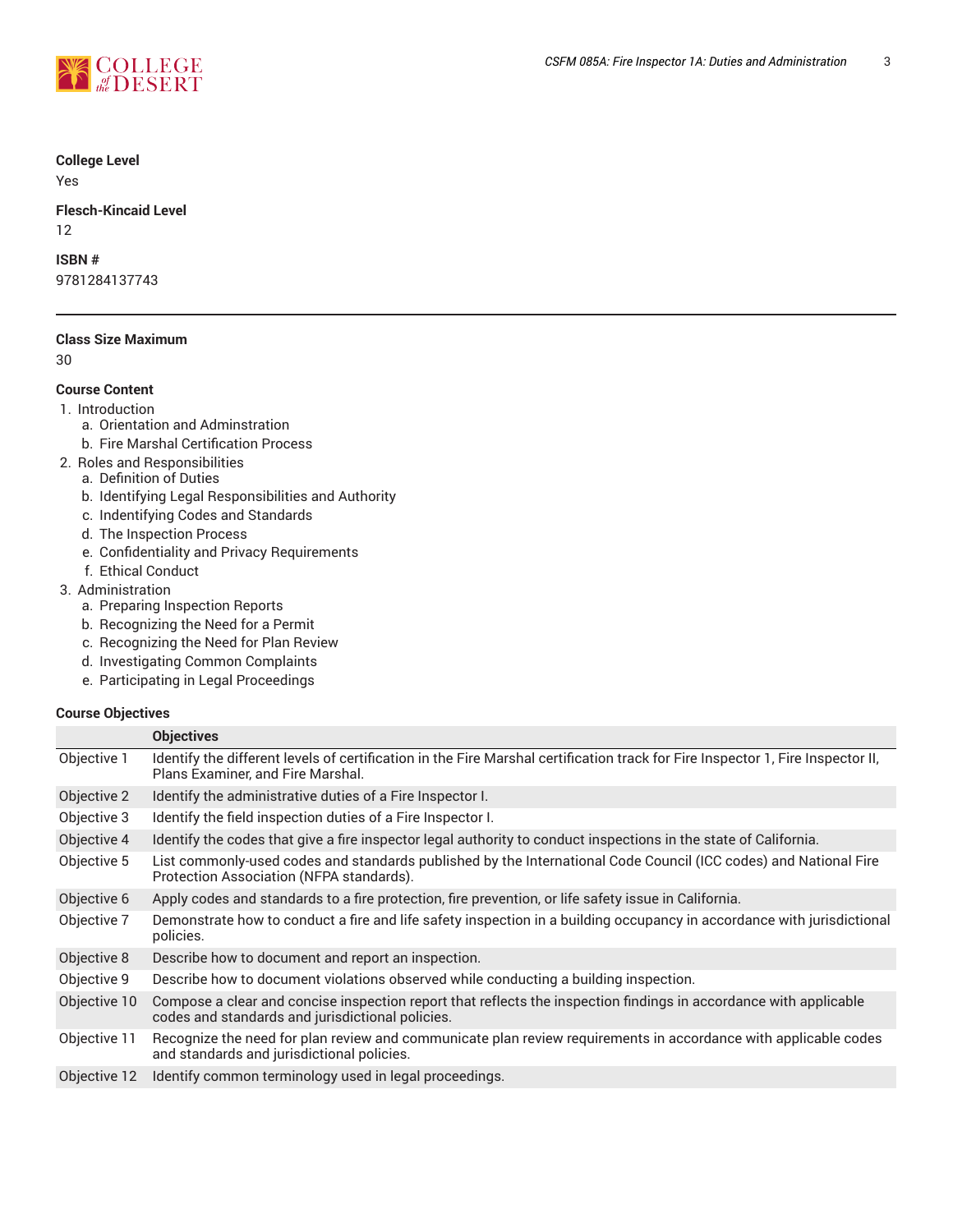

#### **Student Learning Outcomes**

|           | Upon satisfactory completion of this course, students will be able to:                                                                                 |
|-----------|--------------------------------------------------------------------------------------------------------------------------------------------------------|
| Outcome 1 | Describe the physical inspection process.                                                                                                              |
| Outcome 2 | Formulate an inspection report that reflects the inspection findings in accordance with applicable codes and<br>standards and jurisdictional policies. |

## **Methods of Instruction**

| <b>Method</b>       | Please provide a description or examples of how each instructional<br>method will be used in this course. |
|---------------------|-----------------------------------------------------------------------------------------------------------|
| Activity            | In class scenario based activities                                                                        |
| <b>Role Playing</b> | Student based role playing                                                                                |
| Participation       | <b>Question and Answer activities</b>                                                                     |
| Lecture             | Lecture and power point presentation                                                                      |
| Discussion          | Inspection procedures                                                                                     |

## **Methods of Evaluation**

| <b>Method</b>                            | Please provide a description or examples of how<br>each evaluation method will be used in this course.                                                                                                                                                     | <b>Type of Assignment</b> |
|------------------------------------------|------------------------------------------------------------------------------------------------------------------------------------------------------------------------------------------------------------------------------------------------------------|---------------------------|
| Written homework                         | Reading assignments and research are required and Out of Class Only<br>may include but, are not limited to, the following in<br>preparation for the CSFM final exam:<br>Course textbook(s)<br>California Building Code<br>California Fire Code<br>Title 19 |                           |
| Student participation/contribution       | Review California Building Code, Fire Code and Title In Class Only<br>19                                                                                                                                                                                   |                           |
| Mid-term and final evaluations           | CSFM final exam                                                                                                                                                                                                                                            | In Class Only             |
| Group activity participation/observation | Presentations on Roles and Responsibilities of an<br>Fire Inspector                                                                                                                                                                                        | In Class Only             |
| Reading reports                          | Case study reviews                                                                                                                                                                                                                                         | In and Out of Class       |

#### **Assignments**

## **Other In-class Assignments**

- 1. Analyze case studies from the following:
- a. Course textbook(s)
- 2. Reference the following during class discussions:
	- a. California Building Code
	- b. California Fire Code
	- c. Title 19
- 3. Role play class activities
	- a. Fire Marshal authority
	- b. Codes and Standards
	- c. Inspection Process
	- d. Ethical Awareness Inventory

## **Other Out-of-class Assignments**

- 1. Reading assignments and research are required and may include but, are not limited to, the following in preparation for the CSFM final exam:
	- a. Course textbook(s)
	- b. California Building Code
	- c. California Fire Code
	- d. Title 19
- 2. Research specific sections of the California Building and Fire Codes pertaining to the following: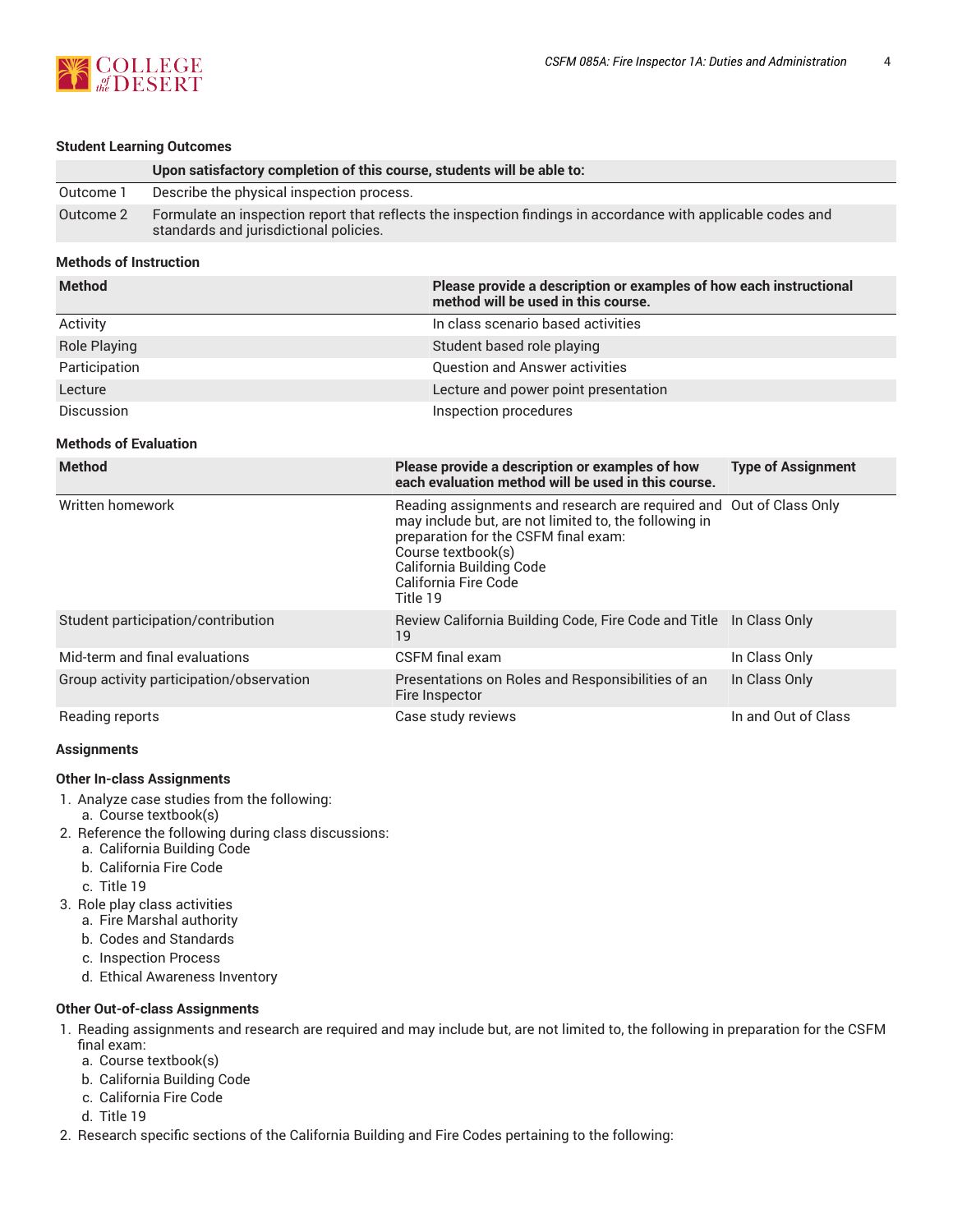

- a. Legal authority to conduct inspections in the state of California.
- b. Codes and standards to fire protection systems.
- c. Required notice of violation documentation required during an inspection.
- 3. Research and prepare for in class presentation assignment on Roles and Responsibilities of an Fire Inspector

## **Grade Methods**

Pass/No Pass Only

# **Distance Education Checklist**

**Include the percentage of online and on-campus instruction you anticipate.**

**Online %** 49 **On-campus %** 51

# **Instructional Materials and Resources**

If you use any other technologies in addition to the college LMS, what other technologies will you use and how are you ensuring **student data security?**

Zoom video meeting invites not requiring student data security issues.

## **If used, explain how specific materials and resources outside the LMS will be used to enhance student learning.**

Zoom meetings allow students to interact as groups or with the instructor to enhance the classroom component of the course.

# **Effective Student/Faculty Contact**

## Which of the following methods of regular, timely, and effective student/faculty contact will be used in this course?

#### **Within Course Management System:**

Timely feedback and return of student work as specified in the syllabus Discussion forums with substantive instructor participation Regular virtual office hours Online quizzes and examinations Video or audio feedback Weekly announcements

#### **External to Course Management System:**

Direct e-mail Posted audio/video (including YouTube, 3cmediasolutions, etc.) Telephone contact/voicemail

## **For hybrid courses:**

Scheduled Face-to-Face group or individual meetings Orientation, study, and/or review sessions

#### Briefly discuss how the selected strategies above will be used to maintain Regular Effective Contact in the course.

Discussion post interactions, announcements, video conferences, comments provided in grade book to students for assignments, email correspondence, office phone calls.

### **If interacting with students outside the LMS, explain how additional interactions with students outside the LMS will enhance student learning.**

Phone on Zoom video conferences provide access to instructor to clarify student questions.

# **Other Information**

## **MIS Course Data**

**CIP Code** 43.0201 - Fire Prevention and Safety Technology/Technician.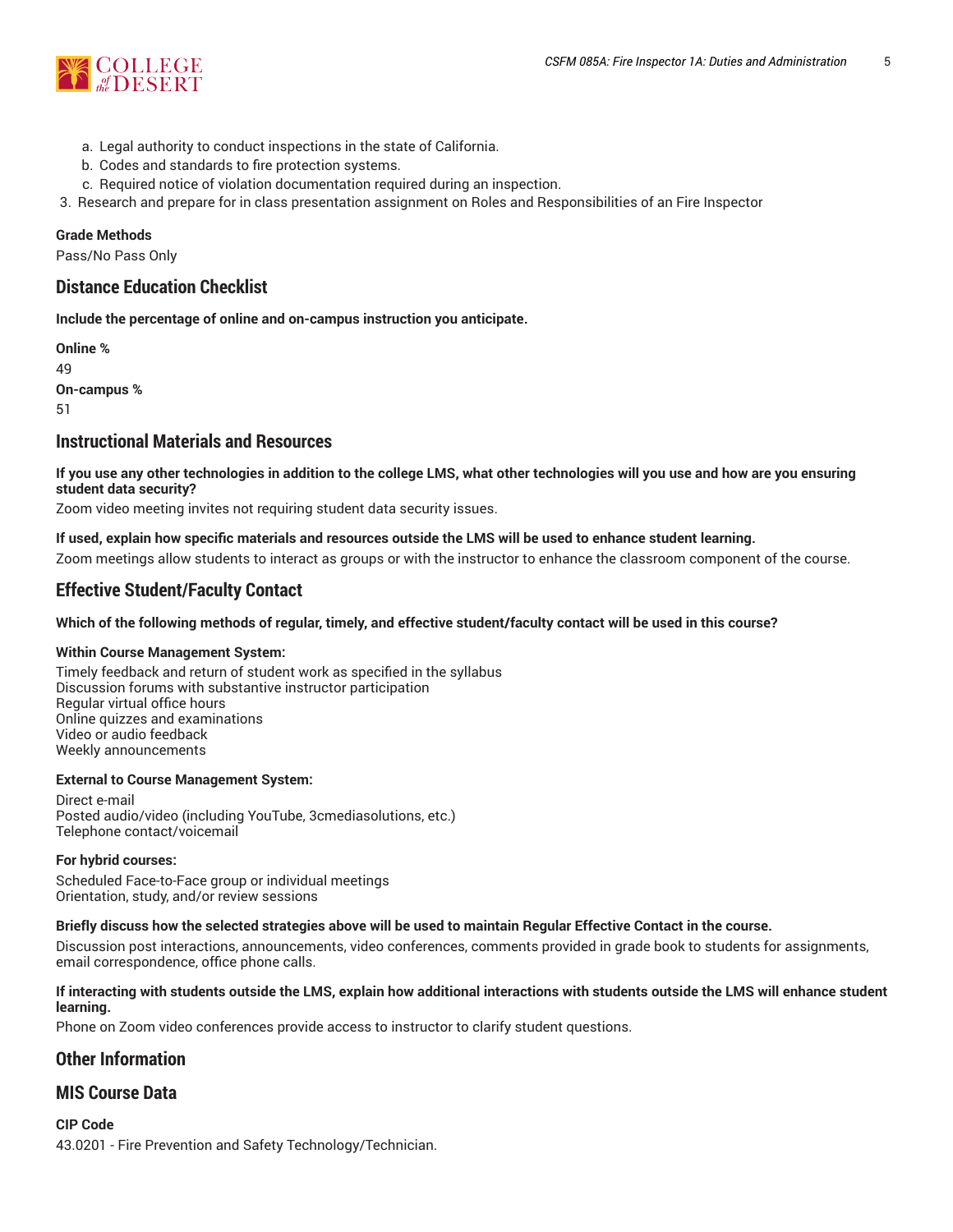

**TOP Code** 213300 - Fire Technology

**SAM Code** C - Clearly Occupational

**Basic Skills Status** Not Basic Skills

**Prior College Level** Not applicable

**Cooperative Work Experience** Not a Coop Course

**Course Classification Status** Credit Course

**Approved Special Class** Not special class

**Noncredit Category** Not Applicable, Credit Course

**Funding Agency Category** Not Applicable

**Program Status** Program Applicable

**Transfer Status** Not transferable

**General Education Status** Not applicable

**Support Course Status** Course is not a support course

**Allow Audit** No

**Repeatability** No

**Materials Fee** No

**Additional Fees?** Yes

**Additional Fee Amount** \$140.00

**Additional Fees Description** California State Fire Marshal Diploma Fee

# **Approvals**

**Curriculum Committee Approval Date** 5/05/2020